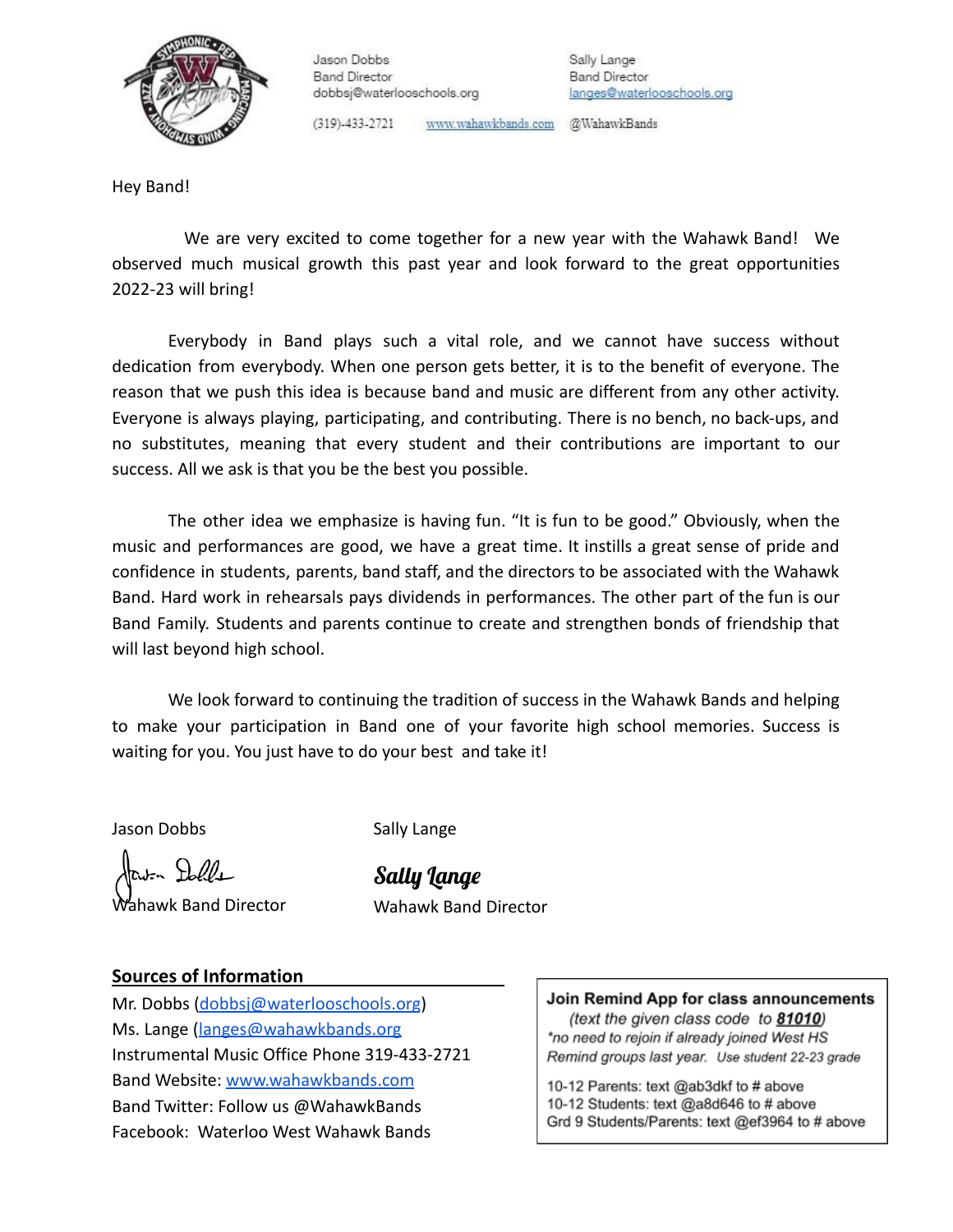**The best place to get information about the band is on our website.** We post most things there. On our site you can find schedules, contest itineraries as they become available, current fundraisers, information about our booster program, and more.

**Please visit the website to keep up with all of the summer updates and keep informed about all of the happenings in the band.** This summer we will be sending out part assignments for marching band, posting recordings of the show, and posting updates for camp.

If you have more pressing questions, please e-mail a Band Director, or try calling the Instrumental Music Office. E-mail would be best because we are not always in the office to receive phone calls.

#### **Instrument Rentals**

There are rental instruments available for baritone/euphonium, tuba/sousaphone, bari sax, bass clarinet, bassoon, french horn and oboe. There are some of the other instruments available and will work to find instruments that are needed if we do not have them. There is a rental fee of \$50/year for each instrument used. This is used to help offset the cost of repairs and cleaning. **To help prepare for band camp, please let us know if you will need to rent a school instrument.** You can email Mr. Dobbs (dobbsi@waterlooschools.org) or call the band office and leave a message (433-2721). Make sure to explain what instrument you will need to rent.

We strongly encourage ownership of instruments. We have found that students take better care of their own instruments and are generally more committed to playing if they play their own instruments.

If you own your instrument, the summer is a great time to take it in for cleaning and maintenance. It is imperative that students have an instrument that is in good working condition at the start of the school year. Regular maintenance and cleaning can save money in the long run, similar to an oil change for your car. You'll pay less for periodic maintenance than major repairs later. Instruments can be taken to Grady Instrument Service, West Music, or Tenor Madness. Make sure you tell the repair shop when you'll need it back.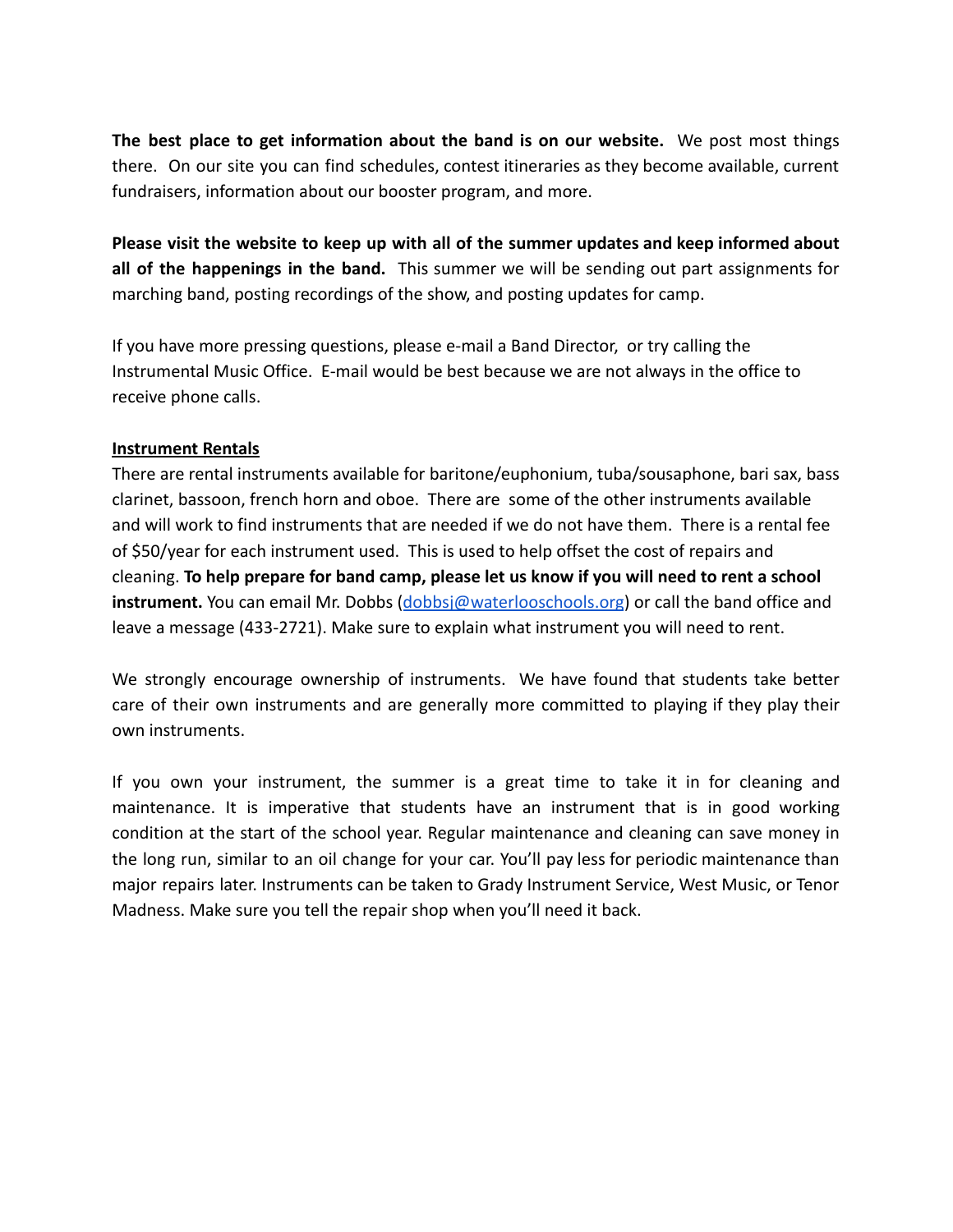# **Marching Band Summer Dates**

Marching band rehearsals will mostly occur in August, with the exception of a couple short music practices on July 11 & 18. This is when we learn our show music, learn marching basics, as well as our show formations. As part of our team, it is important that all our marching band members participate. Below are the summer rehearsals we have, plus a few other events. Rehearsals will take place at West High.

| July 11 & 18th | 9:00-10:30am (Brass), 10:30am- Noon (Drumline), 1:00-2:30pm (WWs)      |
|----------------|------------------------------------------------------------------------|
| July 21        | 8:00am-4:00 pm Band Leadership Team Training Day @ WHS                 |
| August 1-2     | 9:00am - 12:30pm (Color Guard rehearsals), 12:30- 1:30 Leadership Team |
|                | 9:00 - 11:00am (Battery = Drumline rehearsals)                         |

**Freshmen/New Marchers Marching Orientation** (wear tennis shoes) \*section leaders/DMs help Wednesday, August 3 9:00am – 11:30am

#### **FULL BAND CAMP**

| August 4-5: | 9:00am – Noon (All Percussion & Guard)          |
|-------------|-------------------------------------------------|
|             | 1:30pm $-$ 3:30 pm (Guard)                      |
|             | $1:00 \text{pm}$ - 2:45 $\text{pm}$ (Woodwinds) |
|             | $2:45 \text{pm} - 4:30 \text{pm}$ (Brass)       |
|             |                                                 |

August 8-12 **& 15th**: 8:00am – 1:00 PM (Everyone)

## **Band Materials Registration** (\*a parent should also attend\*)

| August 11: | 5:00 - 7:00 pm $(11th$ & $12th$ Grade Students - should take about 40 min) |
|------------|----------------------------------------------------------------------------|
| August 12: | 5:00 - 7:00 pm ( $9th$ & 10th Marching Band Students - should take 40 min) |

## **Night Rehearsals**

| August 16 & 17 | $6:00 \text{pm} - 8:30 \text{pm}$                                        |
|----------------|--------------------------------------------------------------------------|
| August 18      | 7:00pm - Fall Sports Kick-off @ Memorial Stad. (Band will reh.afterwards |
|                | at the stadium til 9 pm)                                                 |
|                | <b>Band Picnic</b> (Byrnes Park shelter near pool)                       |

August 19: 6:00pm – 8:30pm

## **What You'll Need For Band Camp**

We will be outside a lot during band camp, so please plan accordingly. This summer, go outside and do something physical so you are comfortable being in the sun. When you come to camp, **bring water, sunscreen, sunglasses, pencil, hi-liter, and a hat. Always wear tennis shoes.** If you show up in sandals, you will need to make arrangements to change. This is for your own safety when marching. Here are a few items you should bring with you to band camp:

**A small notebook** – You will need this the first week of camp. Here are some examples of small notebooks that would work well. Make sure it is

spiral-bound.

**Water, Water, and more Water**